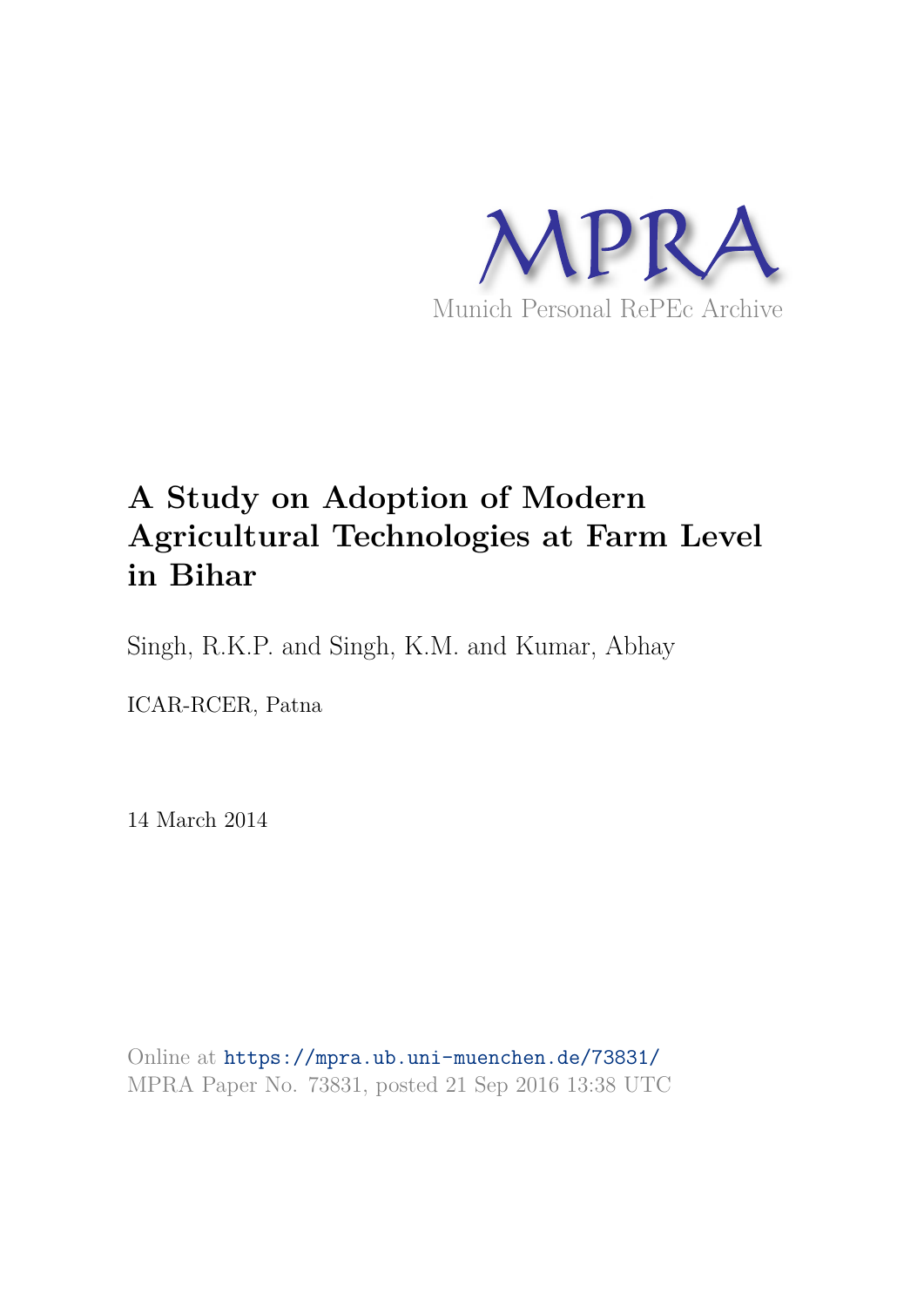# **A Study on Adoption of Modern Agricultural Technologies at Farm Level in Bihar**

R.K.P.Singh,

Professor of Agricultural Economics (Retd.) Rajendra Agricultural University, Bihar Pusa, Samastipur-848 125

K.M.Singh

Principal Scientist (Agricultural Economics) and Head, Division of Socio-Economics and Extension, ICAR Research Complex for Eastern Region, P.O.-B.V.College, Patna-800 014

Abhay Kumar Principal Scientist (Agricultural Statistics) Division of Socio-Economics and Extension, ICAR Research Complex for Eastern Region, P.O.-B.V.College, Patna-800 014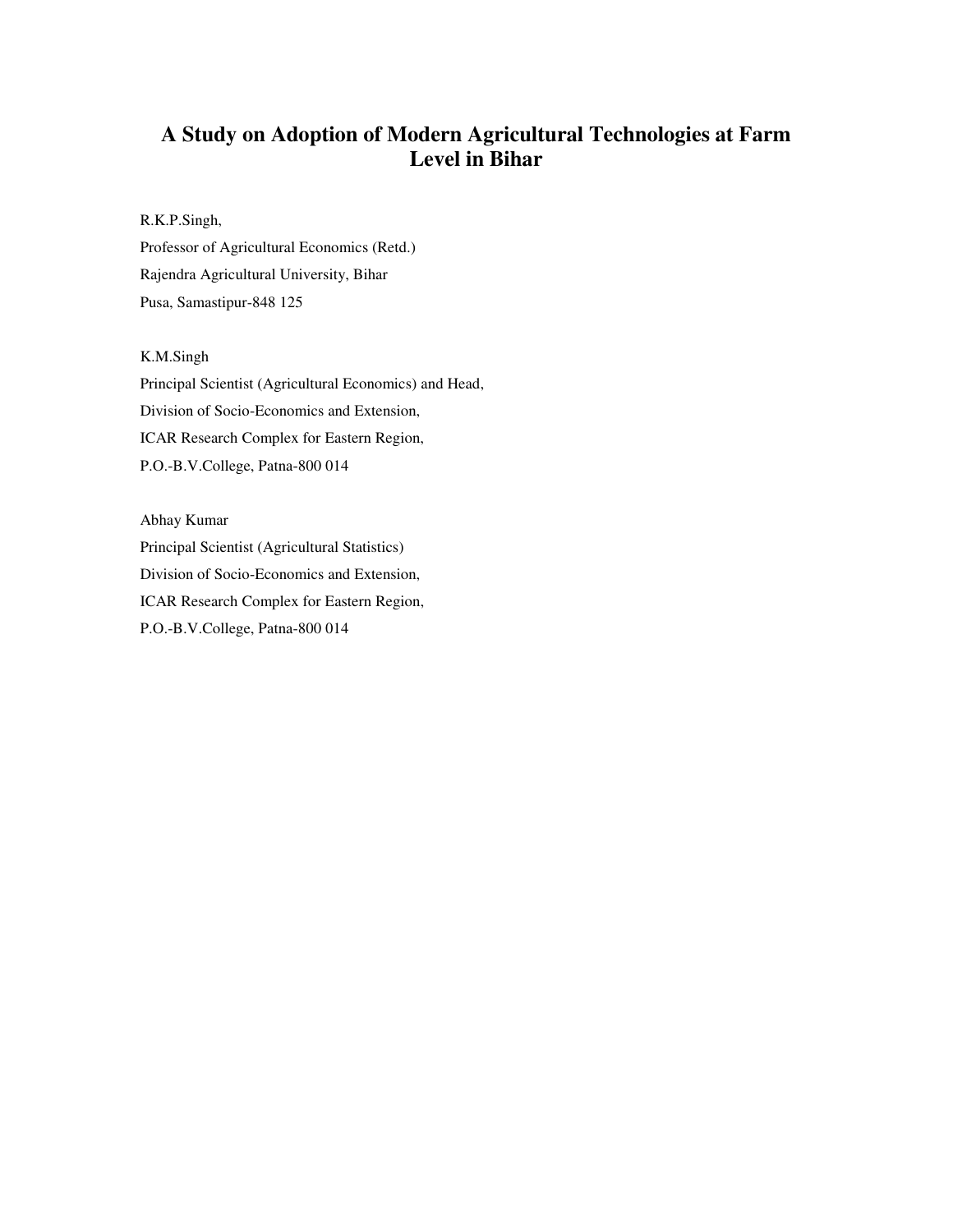# **A Study on Adoption of Modern Agricultural Technologies at Farm Level in Bihar**

#### **Abstract**

Among socio-economic, technological and managerial reasons, ineffective transfer of farm technology is important causal factors for poor performance of agriculture. Transfer of technology has been the major obstacle in achieving the targets in past. Present study deals with level of adoption of modern agricultural technology, access and quality of modern technology, outreach of agricultural extension institutions and problems faced by extension officials in transfer of farm technology in Bihar. Study is based on primary data obtained through survey of farm households, agricultural scientists and extension officers in Bihar. Study revealed the coverage of agricultural development programmes limited to few villages, and line departments still dominating technology transfer arena. Institutions like ATMA and KVK were limited to few activities only. Adoption level of artificial insemination is comparatively high due to active participation of co-operatives and private sector, but less than one fourth of farmers could adopt advanced horticulture and modern crop seeds in Bihar. Small size of land holding and fragmented land emerged as main constraint to adoption of modern horticultural technology in Bihar. While analyzing use of modern varieties of principal crops, comparatively high level of adoption on small and medium farms was observed. Dissemination of information about modern agricultural development projects/ schemes is a necessary factor for adoption of modern technology. ATMA and KVK have performed better in dissemination of the information, however, inadequate staff, infrequent supervision and lack of conveyance facility are most important constraints faced in transfer of technology in Bihar.

**Key words:** Transfer of technology, Adoption of technology, Modern agricultural technology, Bihar

**Running Title:** Adoption of Agricultural Technologies in Bihar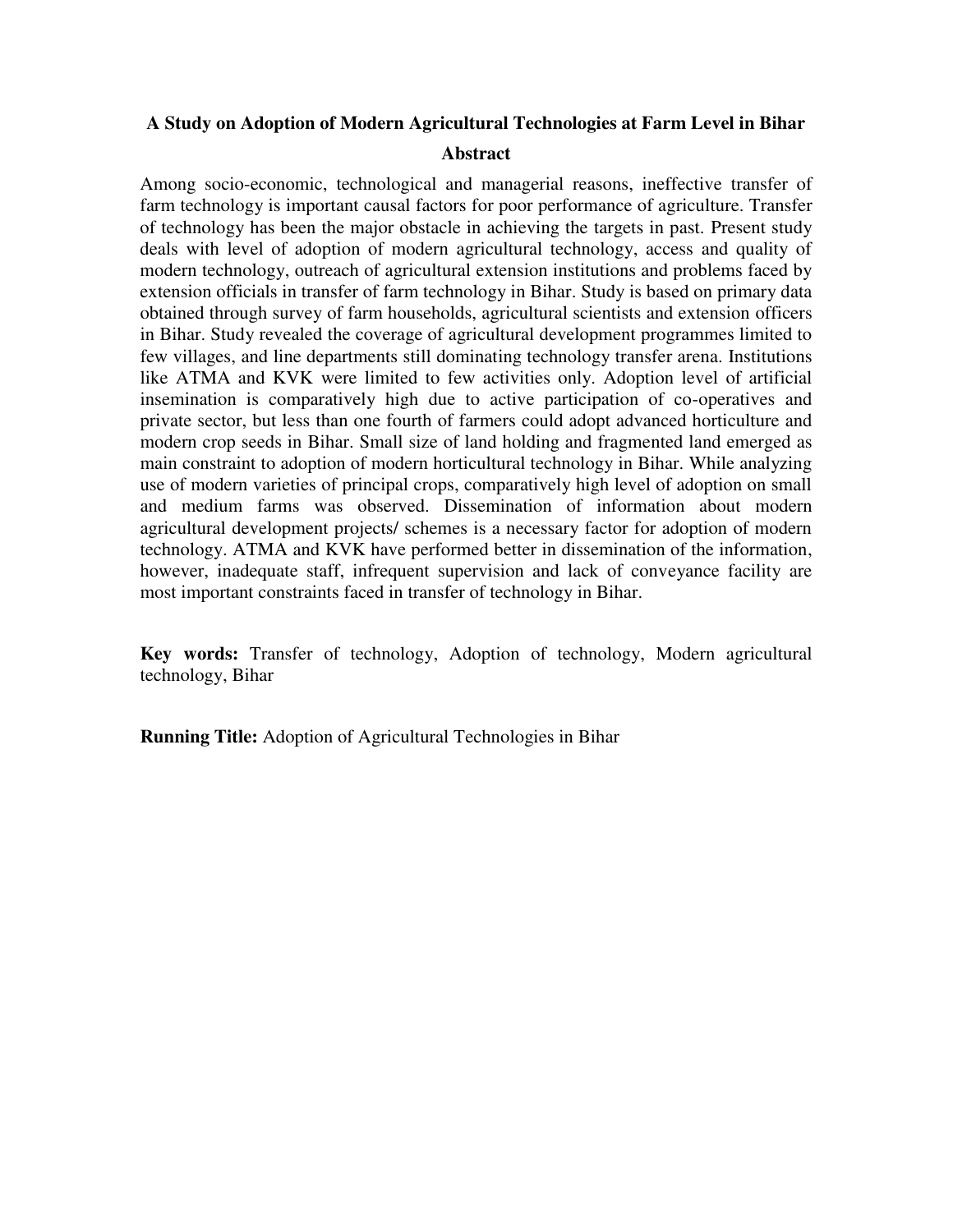#### **A Study on Adoption of Modern Agricultural Technologies at Farm Level in Bihar**

### **Introduction**

A large number of agricultural development programmes have been launched for transfer of modern agricultural technologies in Bihar. There are several other schemes/programmes launched recently which have been indicated and detailed in the Road Map prepared by the State Government and put to implementation. Despite implementation of these agricultural development projects, there is a paradoxical situation of agricultural performance in Bihar, particularly with respect to input use and realization of yield of principal crops. Per hectare higher fertilizer consumption (180 kg/ha), higher irrigated area (62%) and larger coverage under HYV of seeds (rice 74%, wheat 92% and maize 77%) as compared to corresponding national averages per hectare productivity of principal crops (rice and wheat) are still lower than the corresponding national average during last five years. Among various socio-economic, technological and managerial reasons, ineffective transfer of farm technology might be an important causal factor for poor performance of agriculture in Bihar. As per NSS survey, only 0.4 per cent farmers had access to public extension workers for information on modern farm technology in Bihar against 5.7 per cent at national level and 22 per cent in Gujarat. As far as quality of information received by farmers through different sources is concerned, about 10.4 per cent of farmers received quality information from extension workers in Bihar against 51.5 per cent at national level. It clearly indicates inadequate and poor quality of information passed on through extension workers to farmers in Bihar (NSSO, 2005).

Transfer of technology has been the major obstacle in achieving the targets set in the past. There is a wide gap between the potential yield and the actual yield. A large number of agro-economic and socio-political factors are responsible for this yield gap but the weak and ineffective agricultural technology transfer has been one of the important factors for the higher yield gap in Bihar. However the detailed study based on primary data on transfer of agricultural technology is not available with respect to Bihar. The Planning Commission constituted the working group on Agricultural Extension for formulation of Eleventh Five Year Plan (2007-12). The recommendations of the Working Group are quite useful but almost all the recommendations are based either on secondary information or observations/experiences of the experts. The Steering Committee on agriculture is also engaged in identifying the constraints and opportunities of agricultural development in Bihar but methodology adopted by them has no scope for using ground level information and reality.

Against this background, there is a need to identify the farm technologies adopted by farmers because non-adoption of recently developed modern farm technologies (seed, fertilizer, pesticide, package of practices, irrigation schedule) might be the main reason of poor performance of agriculture in Bihar. The present paper deals with the level of adoption of modern agricultural technology, access and quality of modern technology, outreach of agricultural extension institutions and problems faced by extension officials in transfer of farm technology in Bihar.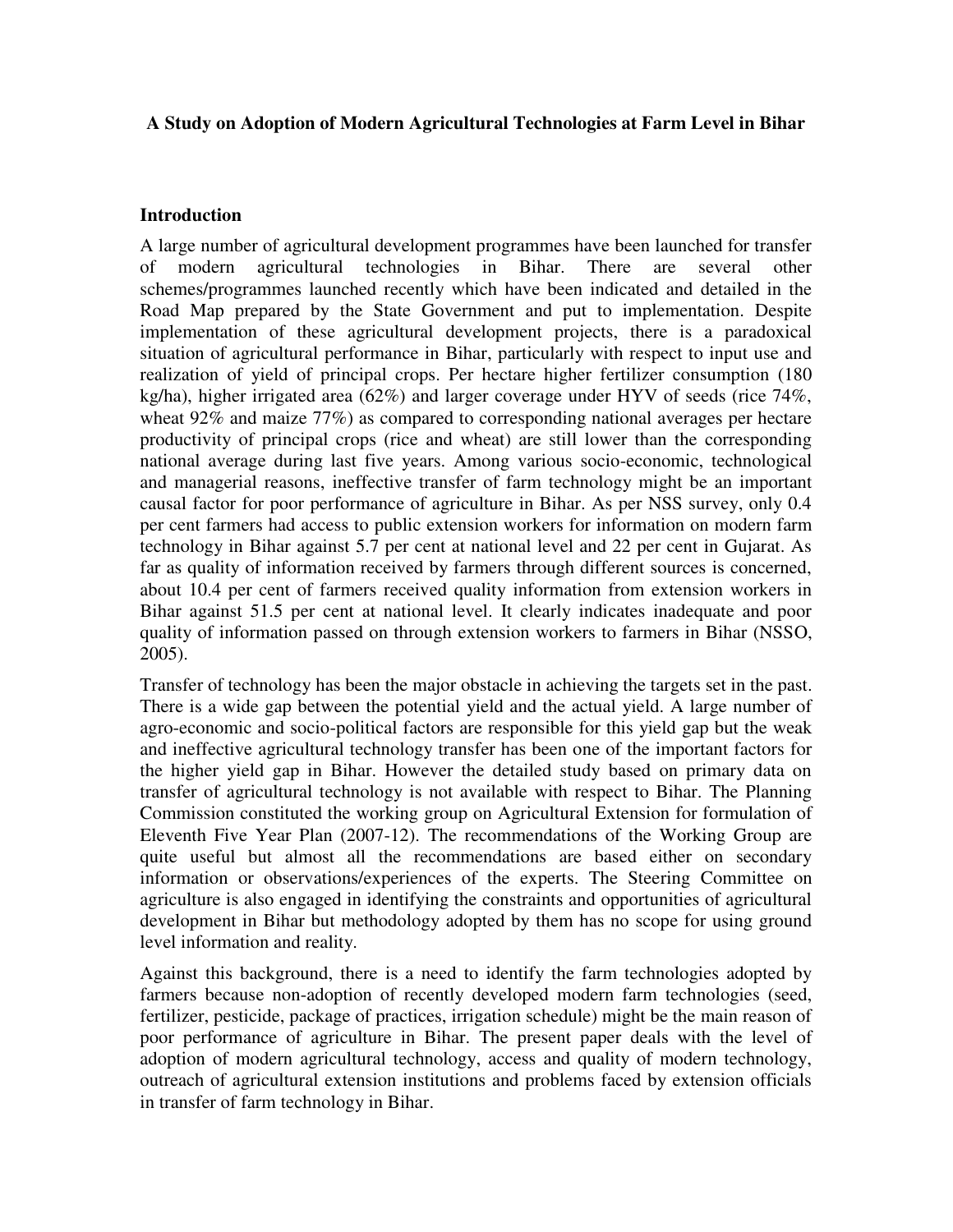## **Methodology**

#### **Locale of the study**

The study is based on primary data obtained through survey of farm households, agricultural scientists and extension officers. The study covers whole state (Bihar) and required information was collected from all the four agro-climatic zones i.e. North-west alluvial plain (Zone I), North-east alluvial plain (Zone-II), South-east alluvial plain (Zone-IIIA) and North-west alluvial plain (Zone-IIIB). Sample farmers were selected using Stratified Random Sampling technique. At the first level, all the four agro-climatic zones of Bihar are considered as first stratum for selection of sample districts. At the second level, two representative districts were selected from each of four zones, with a restriction that sample districts are not located adjacent to each other. These districts were selected to reflect the range of agro-ecological condition in the zone and to capture the expected variations in technology transfer process, including level of adoption of agricultural technology. At the third level, one block from each selected districts and at fourth level, two villages from each sample block were selected, making sample of 16 villages for selection of farmers.

A sample of 10 farmers representing different class and social groups were selected randomly from each sample village, making total sample size of 160 farmers for obtaining desired information. Attempt was made to include representative farmers of the village in the sample through interacting farm households of diverse spectra of class, social and wealth categories and different size of farm holdings.

#### **Data and analytical approach**

Data were collected through Focused Group Discussion (FGD) and Survey method using pre-tested schedules. Information on profile of farmers, irrigation status, crop production, use of inputs, sources of inputs, sources of knowledge, package of practices, participation in agricultural development schemes, govt. assistance, knowledge about modern agricultural technologies, livestock, fish production and Govt. services in allied agricultural sector etc. were obtained from sample farmers. Particular attention was given to the adoption level of modern agricultural technology and the process of flow of related information. Primary data from the village survey were summarized using descriptive statistics. These results were complemented by the information gathered through interviewing agricultural scientists and officers. The descriptive statistics not only helped gain a better understanding of the adoption level and process of technology transfer to the field but also showed extent of variation in the four agro-climatic zones of Bihar. The descriptive statistics were also useful in examining informal hypotheses about the concentration of technology transfer efforts in few villages of Bihar.

It is important to remember that the present study, by its very nature, is not designed to provide definitive answers but rather to flag issues for subsequent in-depth research. Therefore, the emphasis of the study method was learning through drawing on available information and current knowledge from feed-back from agricultural scientists and extension officers, interpreting and synthesizing the data from these sources and finally identifying gaps both in the information and our knowledge about adoption level process of agricultural technology transfer and monitoring of different agricultural development schemes in Bihar.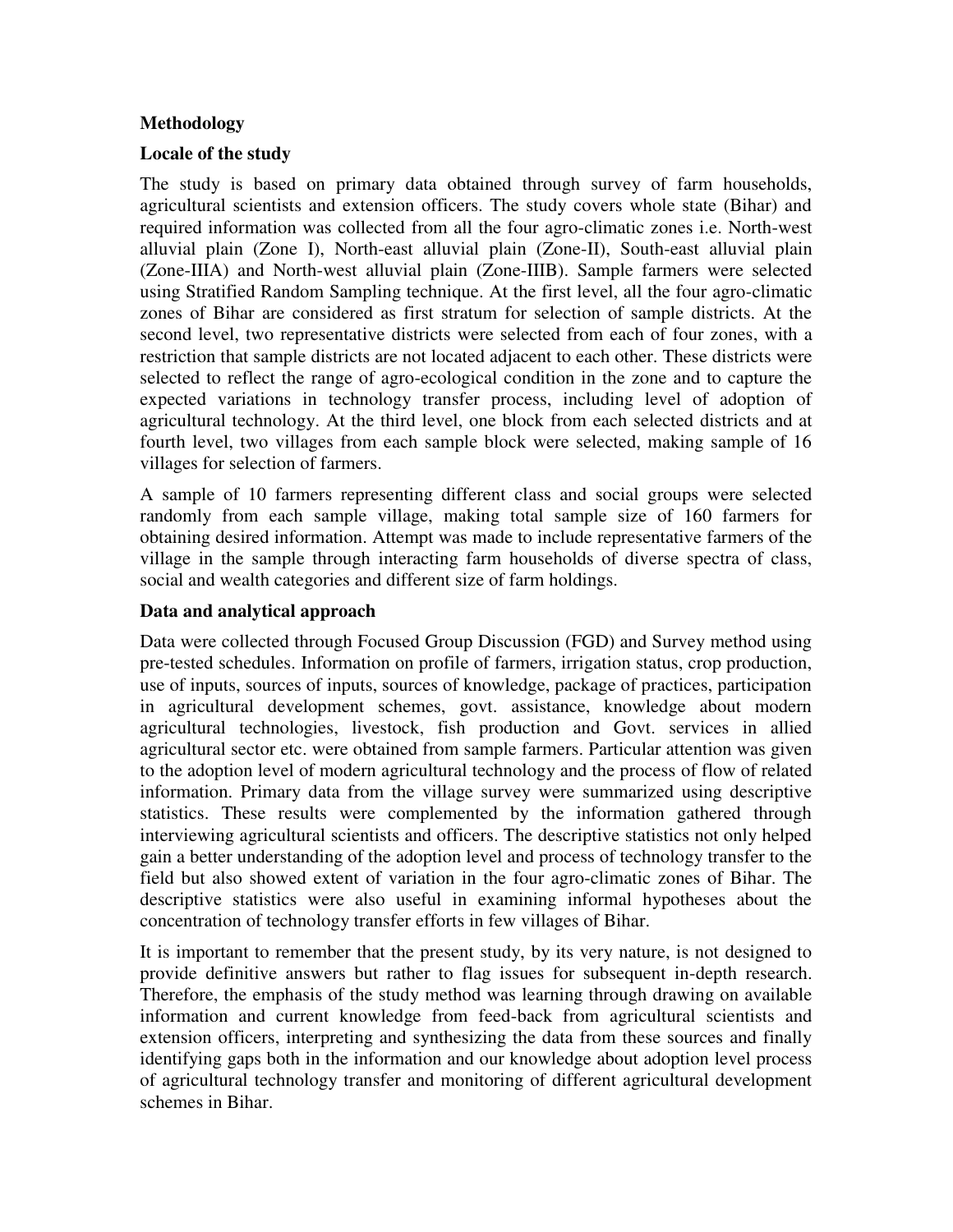#### **Results and Discussion**

There are seven main agricultural development programmes in Bihar which have been launched for transfer of technology. These programmes assume special significance in terms of agricultural productivity and livelihood of millions of rural households in Bihar. Department of agriculture (DOA) is engaged in implementation of all the project whereas Krishi Vigyan Kendra (KVK) is implementing Front line demonstration and Integrated Scheme of Oilseeds, Pulses, Oilpalm & Maize (ISOPOM) and Agriculture Technology Management Agency (ATMA) are involved in implementation of programmes of National Horticulture Mission (NHM), National Food Security Mission (NFSM) and Integrated Scheme of Oilseeds, Pulses, Oilpalm & Maize (ISOPOM)*.*

An attempt was made to find out number of villages covered under various agricultural development schemes by ATMA, KVK and Department of agriculture under study area. Analysis of data revealed that the KVKs covered less than one per cent of villages under their jurisdiction. On the other hand, their participation in other agricultural development programmes was almost negligible (Table 1). Line department officials (DAOs/BAOs) were engaged in transfer of technology programme through schemes like, ISOPOM, NFSM, Rashtriya Krishi Vikas Yojana (RKVY), Macro-mode and Micro-irrigation by covering, on an average, 70 villages in each district. Despite a large number of agricultural development programmes handled by them, comparatively small proportion of farmers reported their access to line department officials. ATMA, on an average, could cover only 5 villages and 280 farmers in their respective districts.

It may thus be inferred that the line departments are still the main agency for implementation of agricultural development schemes whereas KVK and ATMA were only helping the line department in execution of various schemes. KVK and ATMA should be given more responsibility for implementation of various agricultural development schemes for faster transfer of technology in Bihar. The officials were also probed to know the criteria followed by them in selection of village for implementing agricultural development schemes. Majority of respondents reported the distance from office; easy access and acquaintance in village were important criteria for selection of village for project implementation. It is also worth pointing out that all the three institutions were mostly operating in same set of villages. It was further observed that all the three agencies were working in same villages in most of the districts under study. In some cases the same set of farmers were targeted for various agricultural schemes. They did not take pain to select different villages/ farmers for different schemes. Educated farmers of larger land holdings and irrigated area were generally selected for almost all the agricultural development schemes. Small, illiterate and tenant farmers were not given chance for implementing agricultural development projects in Bihar.

#### **Adoption of modern agricultural technology**

Adoption of modern agricultural technology by farmers is necessary factor for faster agricultural development. Adoption of modern farm technology helps farmers in increasing productivity by more than three-fold, particularly in field crops. Despite sincere efforts of Bihar Government, only 22.8 percent interviewed farmers used modern seeds in surveyed villages. Among different size group of farms, the higher proportion of medium farmers (46.67%) used modern varieties of seeds however only 13.89 percent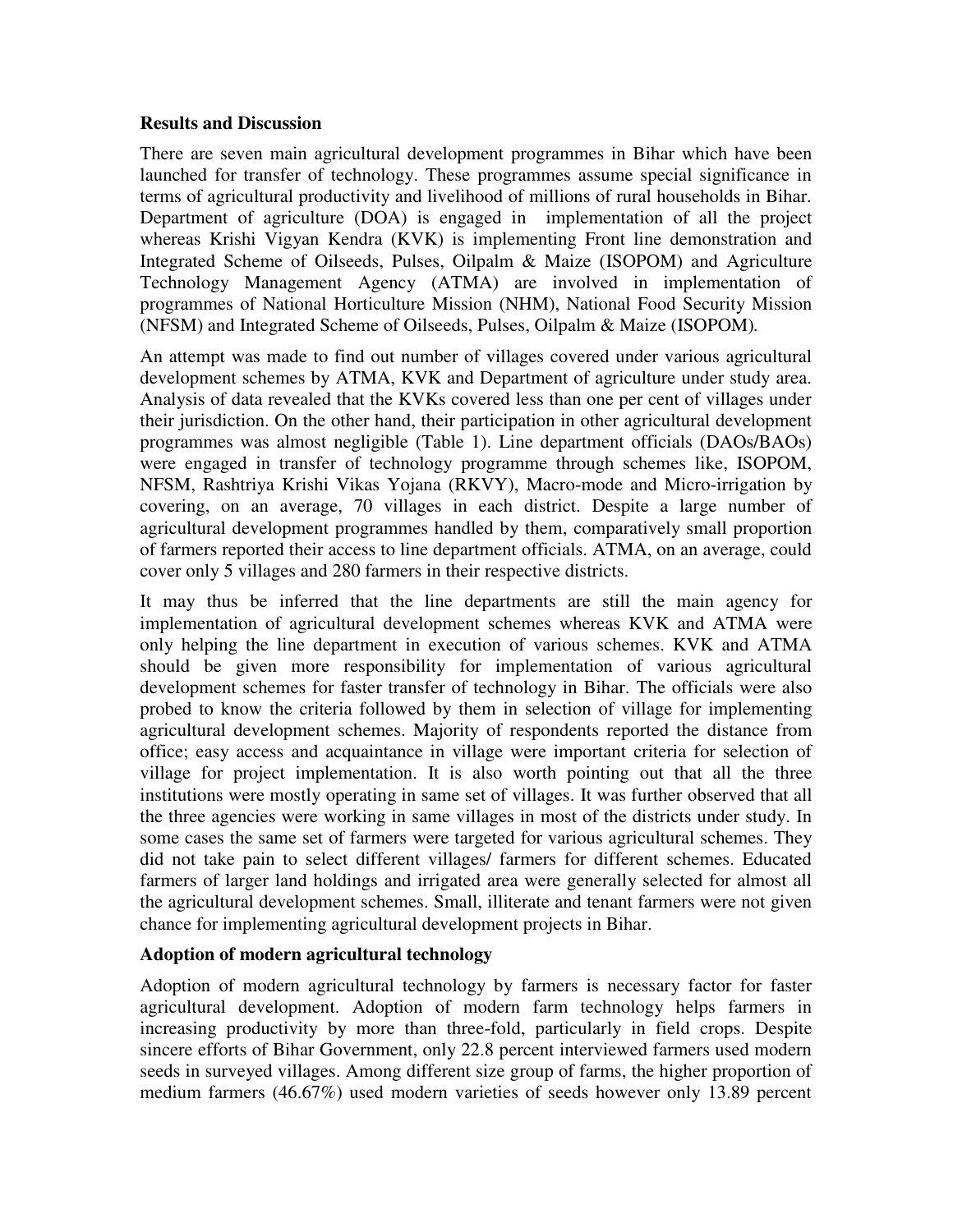marginal farmers were found using modern seeds in surveyed villages (Table 2). In spite of resources available to large size of farm households, only 18.75 percent of them used modern seeds for crop production. It may be inferred that size of holding does not have any association with adoption of modern seeds, particularly in surveyed villages. Medium and small farmers emerged as better adopters of modern seeds since they might have tried to realize higher yield by using modern seeds and method of scientific crop production from their small size of land holdings. However, the adoption level of modern varieties of seeds was much higher in agro-climatic zone IIIB (South-west alluvial plains) than Agroclimatic Zone I, II and IIIA in Bihar. It was mainly due to assured irrigation facilities through Sone Canal and risk free agriculture in the zone.

On the other hand, comparatively high proportion of large farmers  $(50 \%)$  adopted scientific methods of production of horticultural crops including medicinal and aromatic plants in surveyed villages. Comparatively low proportion of marginal, small and medium farmers adopted scientific method of horticultural crop production technology because they had smaller size of landholding and could not afford to put their land in horticultural crops and preferred to produce food grains for meeting their household consumption need instead. Financial and technical assistance under NHM was also available to farmers for cultivation of horticultural crops but only 2.50 percent farmers in surveyed villages could avail assistance for production of horticultural crops.

Farmers reported that the assistance in NHM is available for cultivation of horticultural crops in large area (i.e. one acre and above) but the majority of them do not own area of one hectare at one place. While interviewing agricultural officers they reported that assistance of NHM is available to a group of farmers who like to work together on consolidated piece of land but neither of the surveyed village had this type of group nor any official claimed to make effort to encourage farmers for forming group for the purpose.

The level of insecticide/pesticide use in crop production, particularly in food grain production is very low in Bihar. In surveyed villages, 6.25 percent farmers used pesticide in crop production however 12.50 percent large farmers used pesticide but none of the medium farmers used pesticide in the surveyed year; however about 8 percent marginal farmers used pesticide in crop production, mainly in cultivation of vegetable crops. Farmers using pesticide reported about availability of poor quality pesticide in the local market. Besides, they do not get reliable information about formulation, quality and appropriate type of pesticide to be used for controlling insects/pests in a particular crop.

Hence, there is a need to improve the knowledge of farmers about use of appropriate pesticide along with recommended doze for controlling insects/pests through strengthening the system of transfer of technology. In addition to this, a system needs to be developed for ensuring availability of quality insecticides/pesticides in rural area. In Bihar, a centre of plant protection was established in Third Five Year Plan in each block headquarters, which were operational for few years and helped farmers. But these centres are now abandoned. The mere revival of the centre at block level would help farmers in solving their plant protection problems.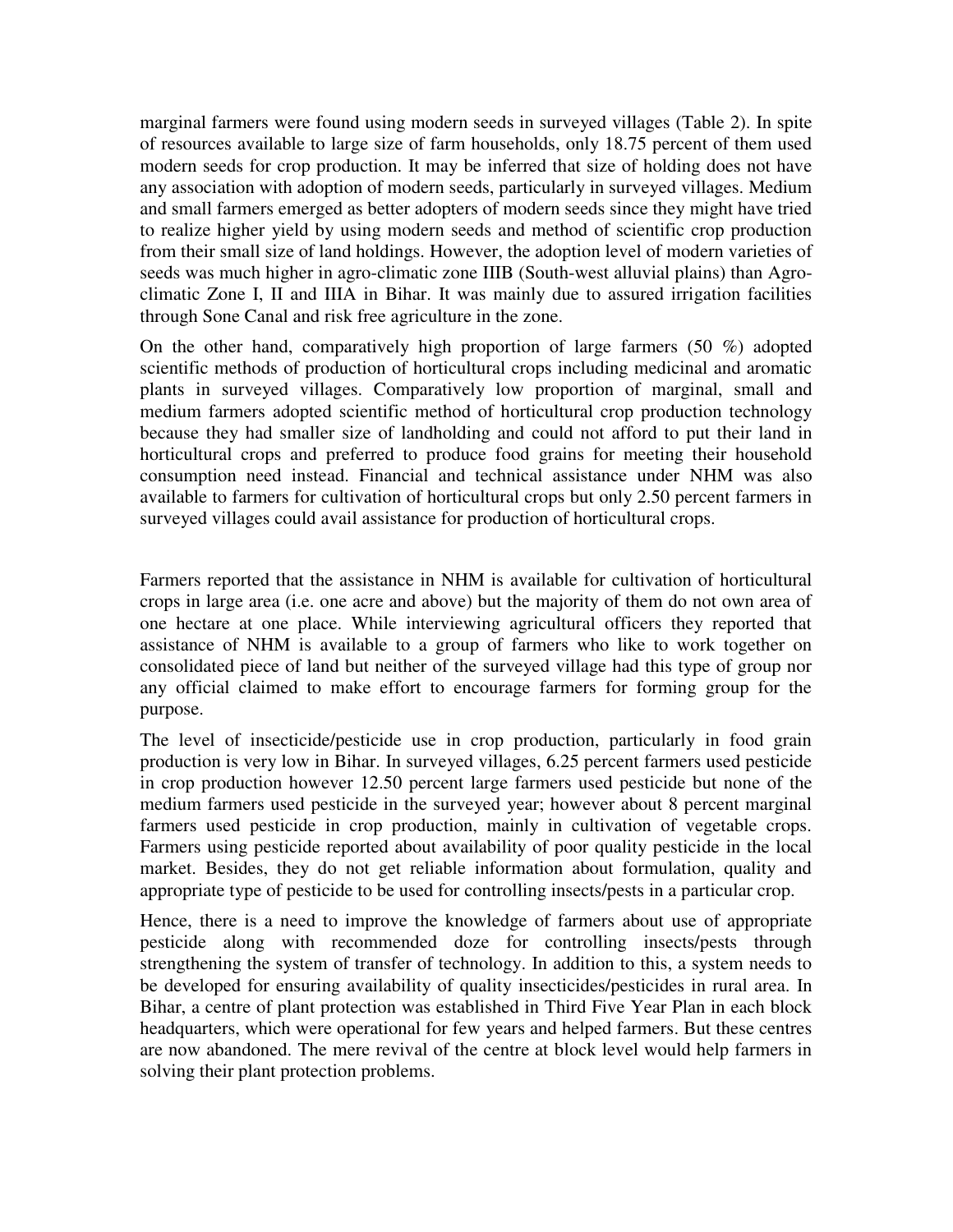Animal production is the one of the most important secondary occupation in rural areas. About three-fourth of farm households had animal husbandry as secondary occupation in surveyed villages. Artificial insemination is only practicable and economically feasible method to improve breed of livestock for increasing livestock production. Artificial insemination is now common practice in Bihar since about three-fourth farm households adopted this method for their dairy animals. But farmers were dependent on co-operatives or private sources because a few Government Centres (450) were operational in Bihar, not even one in each block.

Seed is an important critical input for increasing production and, the reliability of seeds is very important issue, but there is abundance of spurious seeds in Bihar. Farmers were asked to indicate "whether they ever purchased modern seeds of principal crops" from public sources. About 37.50 percent interviewed farmers reported that they purchased wheat seeds from government sources however access to government sources for wheat seeds was higher for large and medium farmers (<50%) but only 25 percent of marginal farmers purchased wheat seeds from government sources in interviewed villages, indicating less priority to marginal farmers in seed distribution programme of Government. It is worth pointing out that only 15 percent farmers purchased maize seeds from government sources and mainly due to fact that two interviewed villages were adjacent to headquarters of Rajendra Agricultural University, Pusa. None of the farmers of Banka and East Champaran districts purchased maize seeds from government sources because private seed companies dominate the maize seed market in Bihar (Table 3). About one-fourth interviewed farmers of all the four categories purchased paddy seeds from govt. sources. It could be possibly be due to revival of government farms for seed production in Bihar. But almost all farm households used local variety seeds of pulses and only 12.5 percent farmers purchased modern varieties of pulses/ oil seeds from government sources including National seeds Corporation (NSC) and State Farm Corporation (SFC), but none of these were not released within the period of five years.

In Bihar, vegetable and fruit crops are grown on only 10 percent of cropped area but they generate 50 percent of income, still governmental efforts have not made any dent in production and sale of vegetable seeds/ fruit saplings in the state. About 97.50 percent of respondents reported use of vegetable seeds either home grown or purchased from market. Despite implementation of NHM, farmers' access to modern varieties of vegetable seeds has not been improved. State government programmes indicated in *Road Map of Agriculture and Allied Sectors* for production and distribution of vegetable seeds has not yet been implemented. Thus an urgent need to launch a massive vegetable seed multiplication and technology transfer programme for increasing quality vegetable production in Bihar.

#### **Adoption of Quality Modern Seed Varieties**

As mentioned earlier seed is a critical basic input for attaining sustainable growth in agricultural production. Seed is a carrier of new technology for crop production and purity of even self-pollinated seeds is maintained up to five years of release. In Bihar, farmers are using seeds which were released way back in 1970s. The statistics relating to use of High Yielding Varieties (HYV) seeds published by government indicates more than 90 percent coverage under HYV seeds of wheat and maize crops and more than 70 percent in case of paddy but majority of farmers used old variety seeds, particularly in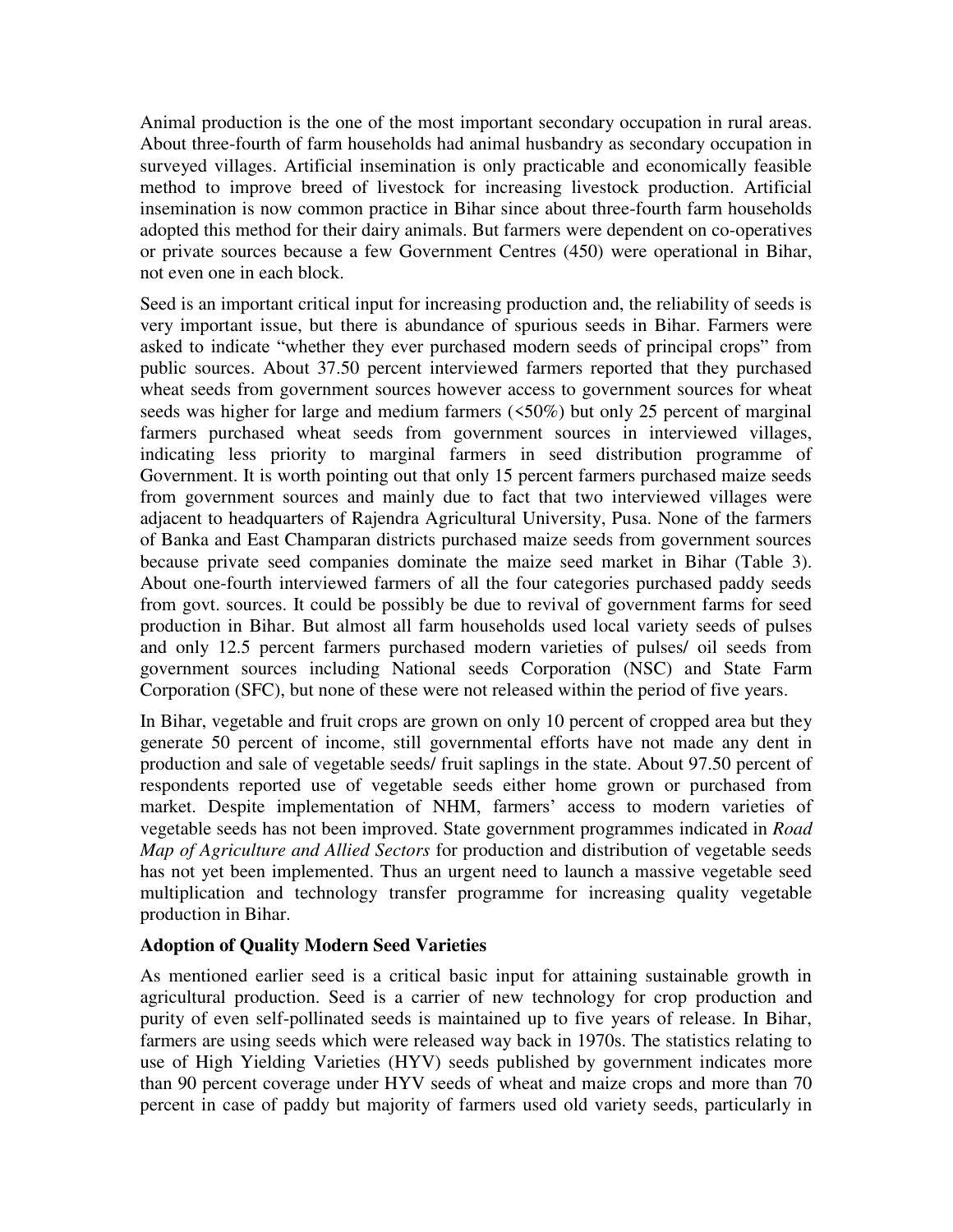case of rice and wheat. In the present investigation, an attempt was made to find out aging of seeds of principal crops<sup>1</sup> used by farmers in surveyed villages. The seeds used were categorized in four major categories, viz.; varieties released during last five years, last 5 - 10 years, last 10 - 20 years and more than 20 years. Farmers were asked to indicate the name of varieties of principal crops which were used by them to know the year of their release for our analysis purposes. Only crop varieties released within five years as quality modern seed varieties were considered (Table 4).

Analysis of information revealed that only about 12.50 percent farmers used paddy seed varieties released within the period of five years. The majority of farmers (76.25%) used paddy varieties released during last 10-20 years. Farmers were still using paddy varieties namely *Sita*, *Pankaj*, *Rajshree*, *Mahsuri* etc in surveyed villages. which were released more than 15 years ago. One-fourth of interviewed farmers reported using varieties which were released more than 20 year ago. Similar was the case of wheat, where only 16 percent farmers used recently released varieties which were released within five years. Almost identical proportion of farmers (16.25%) used wheat varieties released within 5 to 10 years. It is important to note that 29 percent of farmers used wheat seeds which were released during last 10 to 20 years. However, 35 percent of farmers used wheat seeds (UP 262), which were released more than 20 years ago. Also, majority of farmers were not able to recognize the varieties used by them for cultivation.

Bihar is a leader in production of winter maize in the country. The majority of interviewed farmers (56%) used maize varieties released during last 10 years. Only 12 out of 104 maize growers used maize seeds released during last 10-20 years. Majority used recently used maize varieties as they cultivated hybrid maize and used seeds purchased from market. Maize seed market is the domain of private sector in Bihar. The stake of state university, Bihar Government and public sector seed corporations has been dismal so far as maize seed is concerned.

Pulses are principal crop in Bihar but farmers do not have access to modern varieties of seeds. Only 1.25 percent farmers could use recently released varieties (released during last 5 years), however, 75 percent of farmers were using local varieties of pulses because recently released pulses varieties were not available, mainly due to poor performance of agricultural research system in breeding modern varieties of pulses, particularly in Bihar. Pulses production also got less priority in research and transfer of technology programmes, resulting in unavailability of recently released pulses varieties, low level of awareness among farmers about pulses varieties and poor access of farmers to modern varieties of pulses in Bihar.

An effort was also made to analyze the various facets of technology transfer process to farmers in Bihar. Firstly, the sources of information about agricultural technologies and agricultural development schemes were examined. The main public sources of information about agricultural technologies identified were Deptt. of Agriculture, ATMA and KVK. It was observed that KVK were the main source of information in surveyed villages as 58.75 per cent farmers reported getting information from this source. ATMA was the second important source of information to farmers  $(48.75%)$  whereas only 25.75

<sup>&</sup>lt;sup>1</sup> The age of seed was considered from the date of release of that variety for cultivation of that particular crop.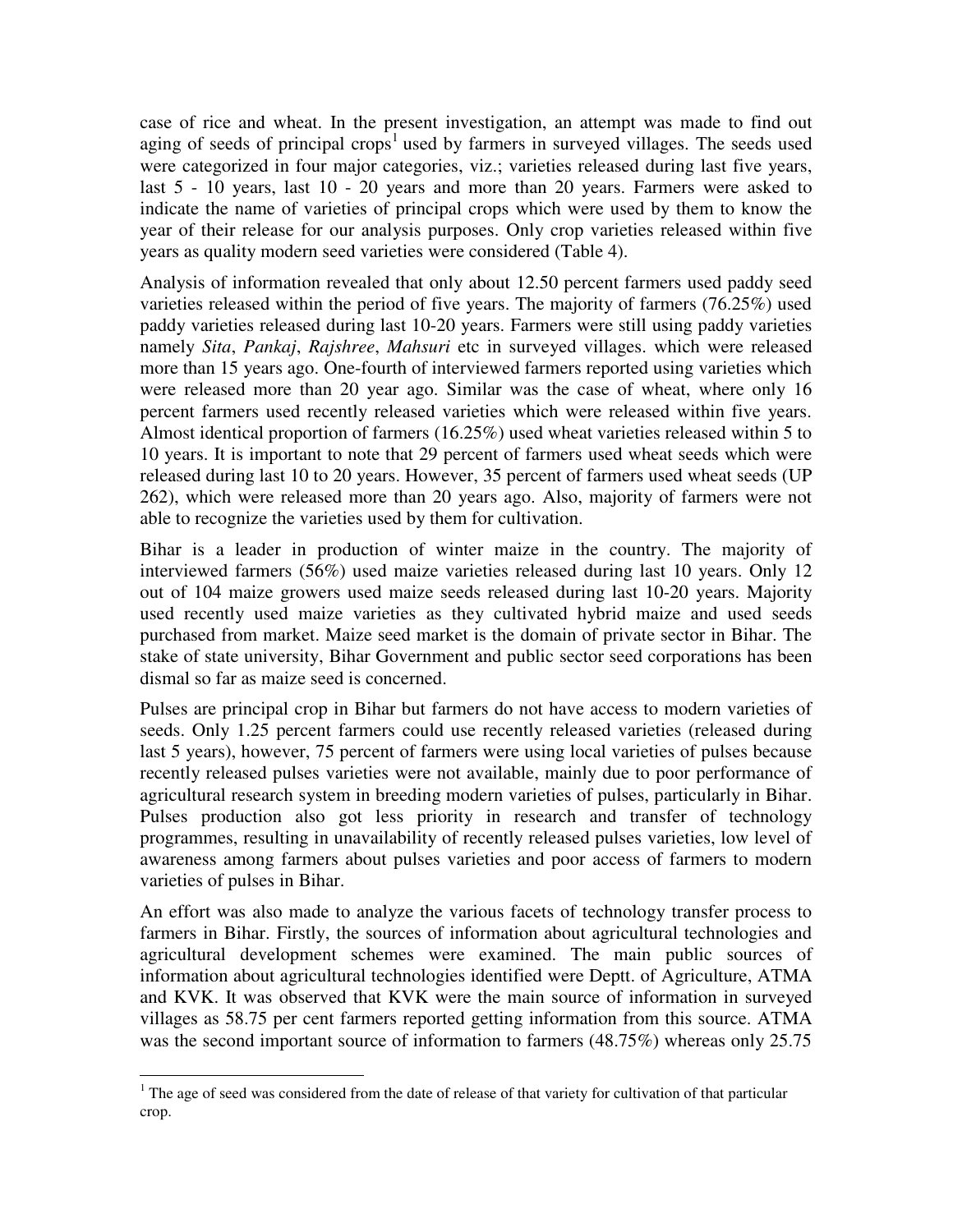per cent farmers could get agricultural technology information from Deptt. of Agriculture (Table 5).

It was further observed that the comparatively high proportion of large farmer had access to KVK and ATMA than other categories of farm households under study whereas less than one-third of marginal farmers had access to Deptt. of Agriculture for information relating to modern technologies and agricultural development projects. It may hence be said that the newly created institutions (KVK and ATMA) performed better in transfer of technology than line departments of State Government (Agriculture, Animal husbandry and fisheries). The problem faced by extension officials in effective transfer of technology and implementation of agricultural development projects were also probed and close ended questions were asked where the officers were required to 'Rank' the problems on the basis of their importance (Table 6). Analysis of data revealed that the inadequate staff was the most important constraint in monitoring of projects. However, it was more acute in ATMA followed by Line departments. The staff positions in Departments of Animal Husbandry, Dairy Development and Fisheries resources were equally thin which had adversely affected the transfer of technology process of these sectors in Bihar (Kisan Ayog, 2009).

Line department officers and scientists reported that the infrequent supervision were the second important reason of poor implementation and low level of monitoring of agricultural development projects. It was only due to shortage of officials and staff and absence of conveyance facility for frequent field visits. Monitoring activities were also adversely affected due to lack of unity of command on officers of Line departments. As for example, Block Agriculture Officers (BDOs) were responsible to District Agriculture officer for technical matter and BDO for administrative purposes. In this situation, they were not able to concentrate exclusively on agricultural development projects.

Inadequate feed-back from farmers emerged as fourth important reason for poor monitoring of agricultural development schemes in Bihar. Farmers were found hiding information about their activities and hesitate in reporting of real information. It may be due to their strategy to get the project in the next year also. They try to have the officials in humour so that they could get the agricultural development project in future also.

Untimely supply of inputs has also been identified as a constraint for poor monitoring of agricultural development projects. In Bihar, it is very common that the quality seeds of different crops are supplied after appropriate time of sowing. In this case, agricultural development officials have no moral right to visit fields and ask farmers about performance of their crops.

# **Conclusions:**

Transfer of technology has been the main obstacle in realizing agricultural potential in the country in general and Bihar in particular. The present study focuses on level of adoption, access of farmers to farm technology, quality of modern technology, access to agricultural extension institutions and problems faced by extension officials in transfer of farm technology. It has been observed that the coverage of agricultural development programmes is limited to few villages; however, line department still dominates in spreading of modern agricultural technology. Mandate given to newly created institutions (ATMA and KVK) is still limited for few activities. Adoption level of artificial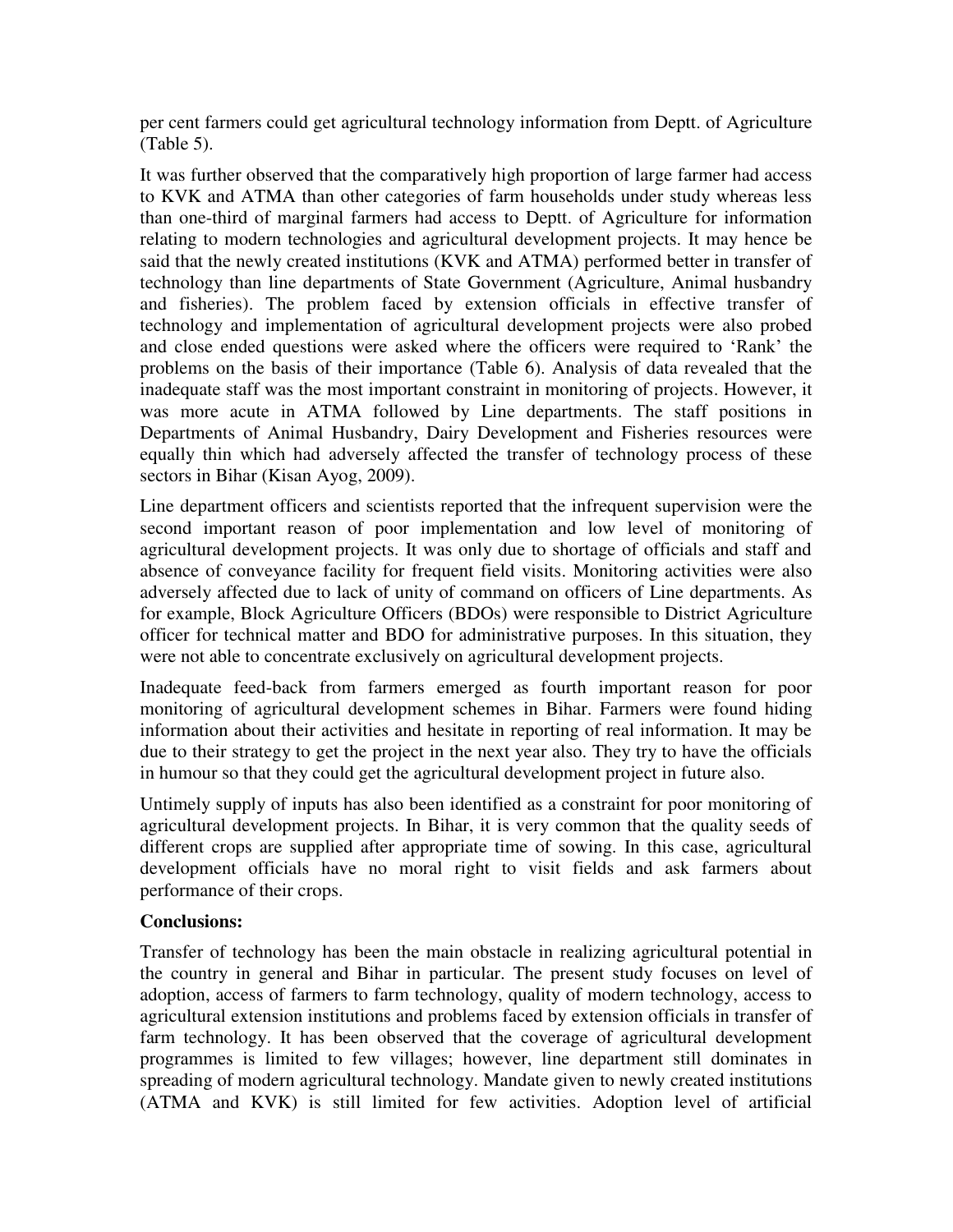insemination is comparatively high due to active participation of co-operatives and private sector in Bihar. Less than one fourth of farmers could adopt advanced horticulture and modern crop seeds in Bihar. Small size of land holding and fragmented land emerged as main constraint to adoption of modern horticultural technology in Bihar. While analyzing use of modern varieties of principal crops, a comparatively high level of adoption on small and medium farms was observed. Hence, there is no relationship between size of farm and adoption of modern varieties of seeds in Bihar. However, the majority of farmers are still using degenerated seeds of principal crops (except maize) mainly due to non-availability of quality seeds in the market.

Public system of seed production and distribution is still weak in Bihar. Dissemination of information about modern agricultural development projects/ schemes is a necessary factor for adoption of modern technology. In Bihar, ATMA and KVK have performed better in dissemination of the information. Inadequate staff, infrequent supervision and lack of conveyance facility are most important constraints faced by officials of public institutions in transfer of technology in Bihar.

#### **References**

Jha, A. K. and Singh, K.M. and Meena, M. S. and Singh, R. K. P.(2012). Constraints of Rainfed Rice Production in Eastern India: An Overview. Available at <http://dx.doi.org/10.2139/ssrn.2061953>

Kisan Ayog (2009). A Study on the Identification of Modern Agricultural Technologies and their System of Transfer in the State of Bihar, State Farmers Commission, Bihar, Patna.

Meena, M.S. and Singh, K.M. 2012. Decision Process Innovations, Constraints and Strategies for Adoption of Conservation Agriculture. <http://dx.doi.org/10.2139/ssrn.2088710>

Meena, M.S., Singh, K.M.and Singh, S.S. 2010. Conservation Agriculture: Adoption Strategies. *Agricultural Extension Review*, 22 (4): 20-24.

Meena, M. S. and Singh, K.M. and Singh, R. K. P., (2012). ICT-Enabled Extension in Agriculture Sector: Opportunities and Challenges in Climate Change Situation. In: ICTs for Agricultural Development under Changing Climate, Ed: K.M.Singh, M.S.Meena, Narendra Publishing House, New Delhi. Available at: http://ssrn.com/abstract=2027803

NSSO (2005). Access to Modern Technology for farming, NSS Report No. 500, Ministry of Statistics and Programme Implementation, Govt. of India

Singh, K.M. and Singh, R. K. P., (2000). Boro Rice in Eastern India - A Case Study of North Eastern Alluvial Plains of Bihar. Available at <http://dx.doi.org/10.2139/ssrn.2019761>

Singh, K.M. and Jha, A. K. and Meena, M. S. and Singh, R. K. P., (2012). Constraints of Rainfed Rice Production in India: An Overview.In: Innovations in Rice Production, Ed: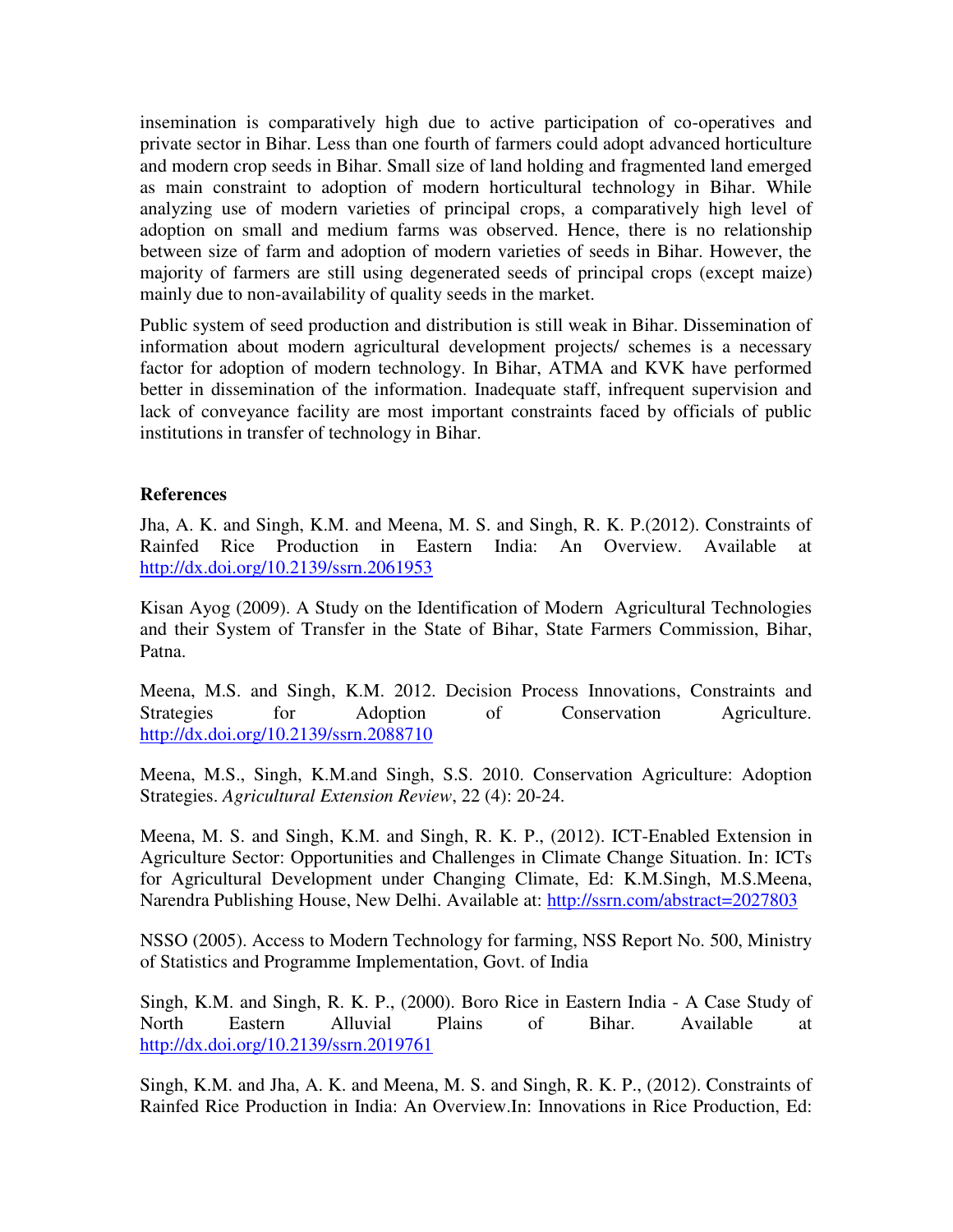P.K. Shetty, M.R. Hegde and M. Mahadevappa, National Institute of Advance Studies, Indian Institute of Science Campus, Bangalore, pp. 71-84. Available at <http://dx.doi.org/10.2139/ssrn.2210401>

Singh, K.M. and Singh, R.K.P. 2000. Rice in Bihar-An Economic Analysis with Special Reference to Boro Rice.. *Agricultural Situation in India*, 56 (11): 677-682.

Singh,R.K.P., Singh N.P. and Singh, K.M. 2000. Adoption of Improved Rice Technology in Rainfed Agriculture: A Village Level Analysis. *Indian Journal of Agricultural Economics*, 53 (4). Conference Issue**.** 

Singh, K.M., Sharma, N.; Singh, R.K.P. and Rai, J.N.1998. Rice in Eastern India-A Case Study of Different Rice Ecosystems, With Particular Reference to Boro Rice Cultivation. In: Flood Devastation and Agricultural Development in Eastern India: Vol. 1.Ed:B.N.Verma. B.R.Publishing Corporation, New Delhi. pp. 285-296.

Singh, K.M., Jha, A.K., Meena, M.S. and Singh, R.K.P. 2013. Constraints of Rainfed Rice Production in India: An Overview.<http://dx.doi.org/10.2139/ssrn.2210401>

Singh, K.M. and Jha, A.K.. 2012. Innovative Approaches in Technology Dissemination: Experiences of ATMA Model in Bihar[.http://dx.doi.org/10.2139/ssrn.2168646](http://dx.doi.org/10.2139/ssrn.2168646) 

Singh, K.M. Swanson, B.E., Jha, A.K. and Meena, M.S. 2012. Extension Reforms and Innovations in Technology Dissemination – The ATMA Model in India. <http://dx.doi.org/10.2139/ssrn.2168642>

Singh, R.K.P., Singh, K.M. and Jha, A.K. 2012. Effect of Migration on Agricultural Productivity and Women Empowerment in Bihar.<http://dx.doi.org/10.2139/ssrn.2111155>

Singh, K.M.Singh, Meena, M.S., Kumar, A. and Singh, R.K.P. 2012. Dimensions of Poverty in Bihar<http://dx.doi.org/10.2139/ssrn.2017506>

Yadav, R.N. and Singh, K.M. 1989. Fertilizer utilization pattern and yield gap analysis in rice on the sample farms-A case study of Darbhanga district, Bihar. *Fertilizer Marketing News*, 20 (6): 9-11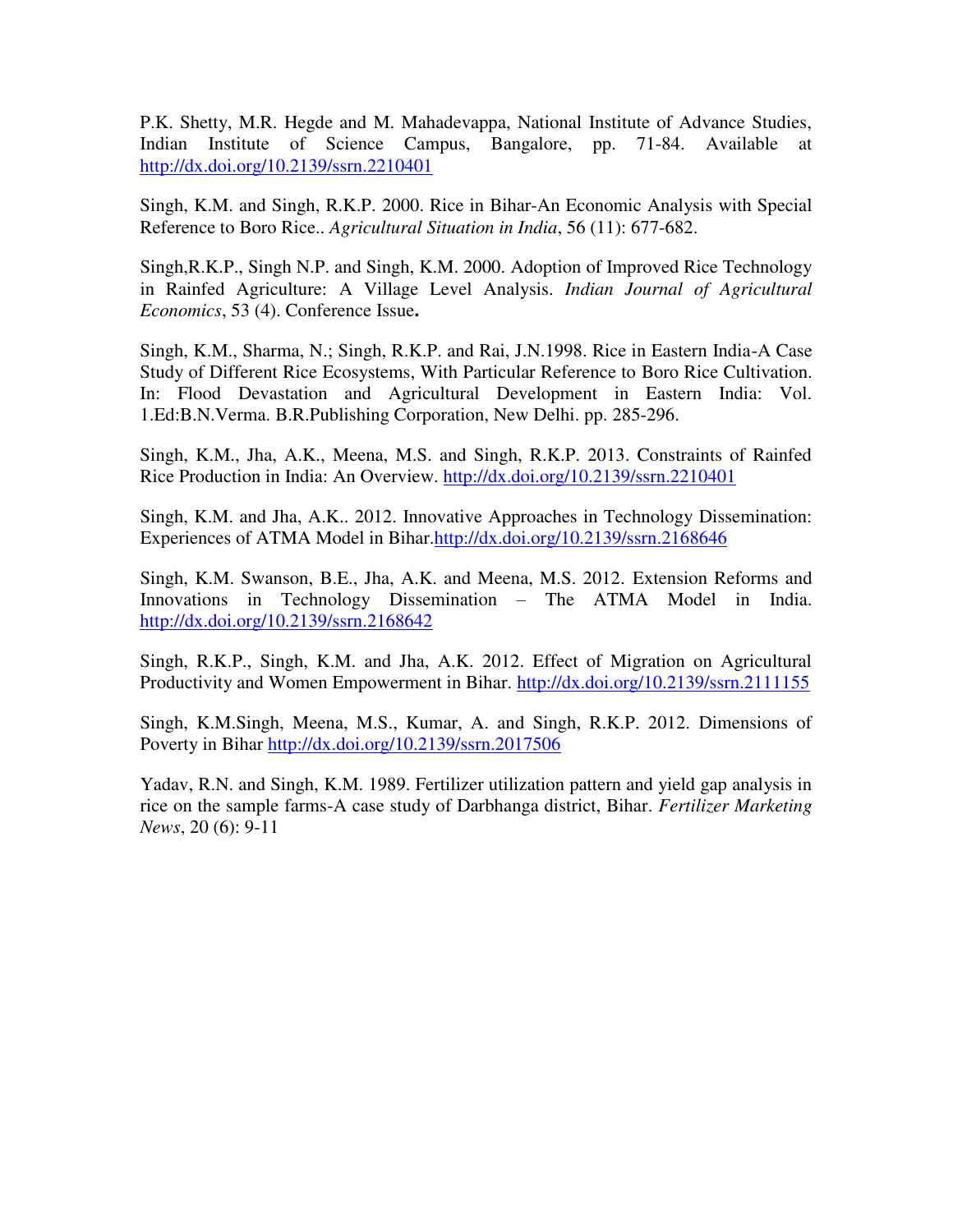| <b>Head</b>      | <b>ATMA</b> | Agri.             | <b>KVK</b> | <b>Total</b> |
|------------------|-------------|-------------------|------------|--------------|
|                  |             | <b>Department</b> |            |              |
| Horticulture     | 19          | 28                |            | 47           |
| Mission          |             |                   |            |              |
| Front line       |             | 1                 | 55         | 56           |
| department       |             |                   |            |              |
| <b>ISOPOM</b>    | 3           | 9                 | 11         | 23           |
| <b>NFSM</b>      | 4           | 272               |            | 276          |
| <b>RKVY</b>      |             | 381               |            | 381          |
| Macro-mode       |             | 9                 |            | 9            |
| Micro-irrigation |             | $\overline{2}$    |            | 2            |
| Total            | 26          | 702               | 66         | 792          |

**Table 1: Number of villages covered under various Agricultural Development Schemes in study area, Bihar during 2008-09.** 

|                    |  |  | Table 2: Adoption of Modern Technology by Sample Farm Households in study |  |
|--------------------|--|--|---------------------------------------------------------------------------|--|
| villages in Bihar. |  |  |                                                                           |  |

|                   | <b>Percentage of farmers</b> |               |                   |                     |                  |  |  |  |
|-------------------|------------------------------|---------------|-------------------|---------------------|------------------|--|--|--|
| <b>Farmer's</b>   | <b>Advanced</b>              | <b>Modern</b> | <b>Pesticides</b> | <b>Artificial</b>   | <b>Advanced</b>  |  |  |  |
| <b>Categories</b> | Horticulture<br><b>Seeds</b> |               |                   | <b>Insemination</b> | <b>Fisheries</b> |  |  |  |
|                   |                              |               |                   | of Animal           |                  |  |  |  |
| Marginal (72)     | 18.06                        | 13.89         | 8.33              | 73.61               | 1.39             |  |  |  |
| Small $(57)$      | 26.32                        | 28.07         | 3.51              | 63.16               | 3.51             |  |  |  |
| Medium $(15)$     | 20.00                        | 46.67         | 0.00              | 60.00               | 0.00             |  |  |  |
| Large $(16)$      | 50.00                        | 18.75         | 12.50             | 56.25               | 0.00             |  |  |  |
| Total $(160)$     | 24.38                        | 22.50         | 6.25              | 66.88               | 1.88             |  |  |  |

|                           |  |  |  |  |  | Table 3: Farm Category wise proportion of farmers purchasing seeds from |  |
|---------------------------|--|--|--|--|--|-------------------------------------------------------------------------|--|
| <b>Government sources</b> |  |  |  |  |  |                                                                         |  |

| <b>Farmer's Categories</b> | <b>Percentage of farmers</b> |       |              |                         |                   |  |  |  |
|----------------------------|------------------------------|-------|--------------|-------------------------|-------------------|--|--|--|
|                            | Wheat                        | Paddy | <b>Maize</b> | <b>Pulses/Oil seeds</b> | <b>Vegetables</b> |  |  |  |
| Marginal (72)              | 25.00                        | 20.83 | 15.28        | 6.94                    | 0.00              |  |  |  |
| Small $(57)$               | 43.86                        | 29.82 | 15.79        | 19.30                   | 5.26              |  |  |  |
| Medium $(15)$              | 53.33                        | 26.67 | 20.00        | 13.33                   | 0.00              |  |  |  |
| Large $(16)$               | 56.25                        | 25.00 | 6.25         | 12.50                   | 6.25              |  |  |  |
| Total $(160)$              | 37.50                        | 25.00 | 15.00        | 12.50                   | 2.50              |  |  |  |